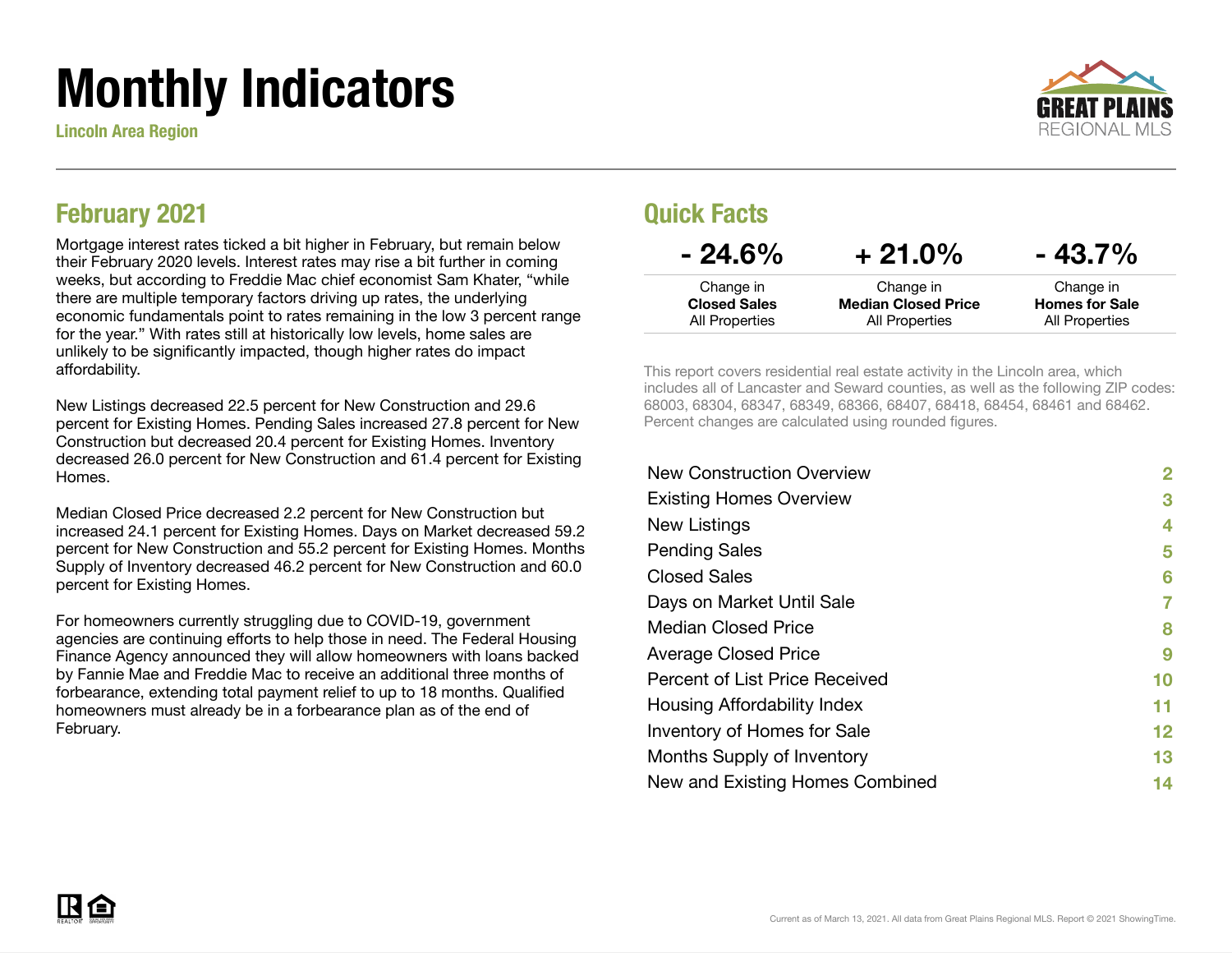### New Construction Overview

Key metrics by report month and for year-to-date (YTD) starting from the first of the year. New Construction properties only.



| <b>Key Metrics</b>                    | <b>Historical Sparkbars</b>                                        | 2-2020    | 2-2021    | % Change | <b>YTD 2020</b> | <b>YTD 2021</b> | % Change |
|---------------------------------------|--------------------------------------------------------------------|-----------|-----------|----------|-----------------|-----------------|----------|
| <b>New Listings</b>                   | 8-2019<br>$2 - 2020$<br>$8 - 2020$<br>$2 - 2019$<br>$2 - 202$      | 142       | 110       | $-22.5%$ | 269             | 237             | $-11.9%$ |
| <b>Pending Sales</b>                  | $8 - 2019$<br>$2 - 2020$<br>$8 - 2020$<br>$2 - 2019$<br>$2 - 2021$ | 72        | 92        | $+27.8%$ | 134             | 173             | $+29.1%$ |
| <b>Closed Sales</b>                   | $8 - 2019$<br>$2 - 2020$<br>$8 - 2020$<br>$2 - 2021$<br>$2 - 2019$ | 46        | 44        | $-4.3%$  | 87              | 79              | $-9.2%$  |
| Days on Market Until Sale             | $2 - 2019$<br>$2 - 2020$<br>$8 - 2019$<br>$8 - 2020$<br>$2 - 2021$ | 71        | 29        | $-59.2%$ | 66              | 35              | $-47.0%$ |
| <b>Median Closed Price</b>            | $2 - 2019$<br>$8 - 2019$<br>$2 - 2020$<br>$8 - 2020$<br>$2 - 2021$ | \$318,224 | \$311,096 | $-2.2%$  | \$317,900       | \$323,560       | $+1.8%$  |
| <b>Average Closed Price</b>           | $2 - 2020$<br>$2 - 2019$<br>8-2019<br>8-2020<br>$2 - 2021$         | \$325,817 | \$319,362 | $-2.0%$  | \$324,330       | \$343,966       | $+6.1%$  |
| <b>Percent of List Price Received</b> | $2 - 2019$<br>$8 - 2019$<br>$2 - 2020$<br>$8 - 2020$<br>$2 - 2021$ | 101.0%    | 100.9%    | $-0.1%$  | 100.6%          | 100.9%          | $+0.3%$  |
| <b>Housing Affordability Index</b>    | $2 - 2019$<br>$8 - 2019$<br>$2 - 2020$<br>$8 - 2020$<br>$2 - 2021$ | 109       | 120       | $+10.1%$ | 109             | 116             | $+6.4%$  |
| <b>Inventory of Homes for Sale</b>    | $2 - 2019$<br>$8 - 2019$<br>$2 - 2020$<br>$8 - 2020$<br>$2 - 2021$ | 358       | 265       | $-26.0%$ |                 |                 |          |
| <b>Months Supply of Inventory</b>     | 8-2019<br>$2 - 2020$<br>$8 - 2020$<br>$2 - 2021$<br>$2 - 2019$     | 6.5       | 3.5       | $-46.2%$ |                 |                 |          |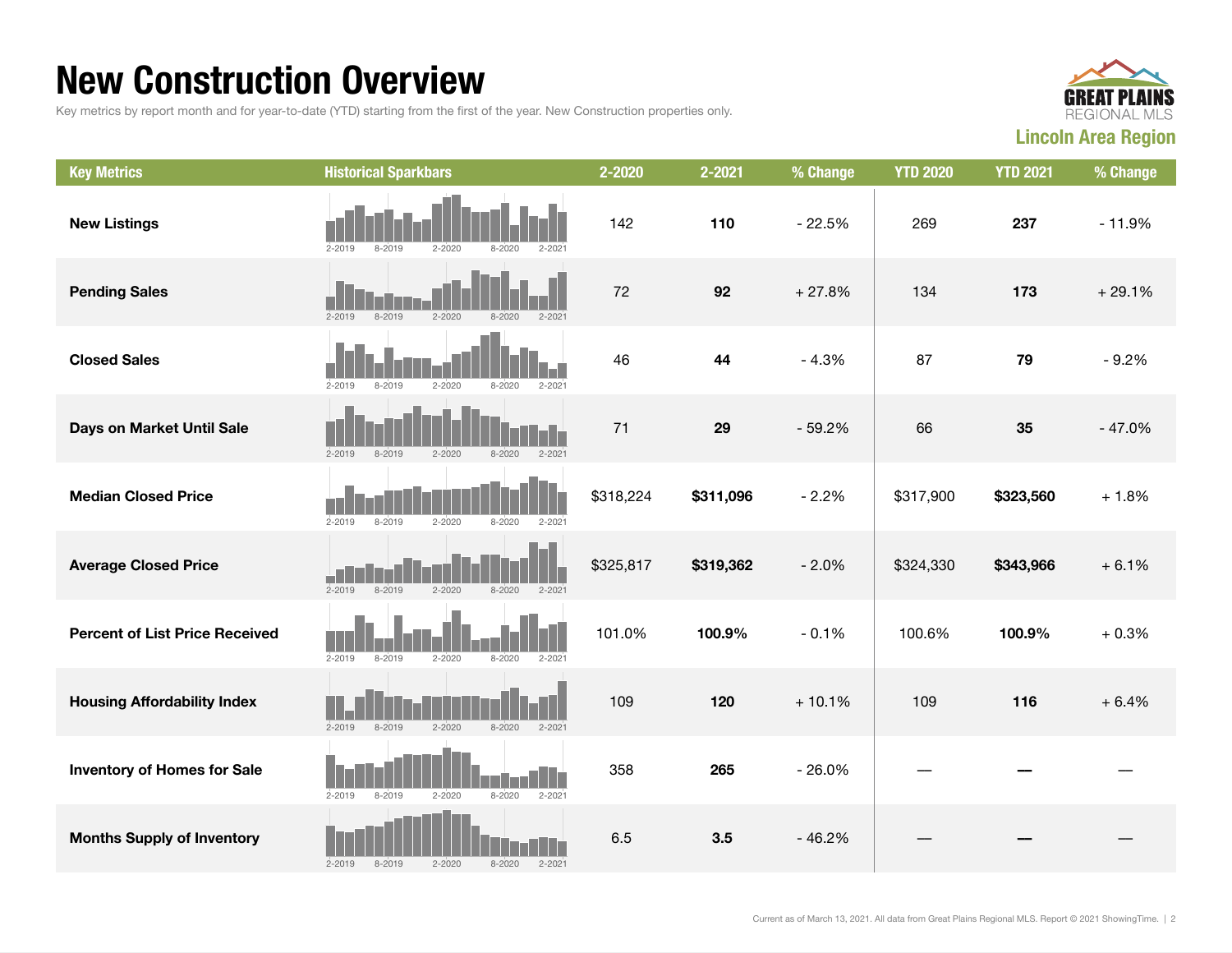## Existing Homes Overview

Key metrics by report month and for year-to-date (YTD) starting from the first of the year. Existing Homes properties only.



| <b>Key Metrics</b>                    | <b>Historical Sparkbars</b>                                        | 2-2020    | 2-2021    | % Change | <b>YTD 2020</b> | <b>YTD 2021</b> | % Change |
|---------------------------------------|--------------------------------------------------------------------|-----------|-----------|----------|-----------------|-----------------|----------|
| <b>New Listings</b>                   | $2 - 2019$<br>8-2019<br>$2 - 2020$<br>$2 - 202$<br>$8 - 2020$      | 382       | 269       | $-29.6%$ | 696             | 530             | $-23.9%$ |
| <b>Pending Sales</b>                  | $2 - 2019$<br>$8 - 2019$<br>$2 - 2020$<br>$8 - 2020$<br>$2 - 2021$ | 329       | 262       | $-20.4%$ | 638             | 483             | $-24.3%$ |
| <b>Closed Sales</b>                   | $2 - 2019$<br>$8 - 2019$<br>$2 - 2020$<br>$8 - 2020$<br>$2 - 202$  | 267       | 192       | $-28.1%$ | 476             | 430             | $-9.7%$  |
| Days on Market Until Sale             | $2 - 2019$<br>$8 - 2019$<br>$2 - 2020$<br>$8 - 2020$<br>$2 - 2021$ | 29        | 13        | $-55.2%$ | 29              | 12              | $-58.6%$ |
| <b>Median Closed Price</b>            | $2 - 2019$<br>$8 - 2019$<br>$2 - 2020$<br>$8 - 2020$<br>$2 - 2021$ | \$179,900 | \$223,300 | $+24.1%$ | \$182,000       | \$215,000       | $+18.1%$ |
| <b>Average Closed Price</b>           | $2 - 2019$<br>8-2019<br>$2 - 2020$<br>8-2020<br>$2 - 2021$         | \$216,587 | \$243,283 | $+12.3%$ | \$212,721       | \$242,137       | $+13.8%$ |
| <b>Percent of List Price Received</b> | $2 - 2019$<br>$8 - 2019$<br>$2 - 2020$<br>$8 - 2020$<br>$2 - 2021$ | 97.6%     | 100.9%    | $+3.4%$  | 97.6%           | 100.4%          | $+2.9%$  |
| <b>Housing Affordability Index</b>    | $2 - 2019$<br>$2 - 2020$<br>$8 - 2019$<br>$8 - 2020$<br>$2 - 2021$ | 193       | 168       | $-13.0%$ | 191             | 174             | $-8.9%$  |
| <b>Inventory of Homes for Sale</b>    | $2 - 2019$<br>$8 - 2019$<br>$2 - 2020$<br>$8 - 2020$<br>$2 - 2021$ | 360       | 139       | $-61.4%$ |                 |                 |          |
| <b>Months Supply of Inventory</b>     | $2 - 2021$<br>$2 - 2019$<br>$8 - 2019$<br>$2 - 2020$<br>$8 - 2020$ | 1.0       | 0.4       | $-60.0%$ |                 |                 |          |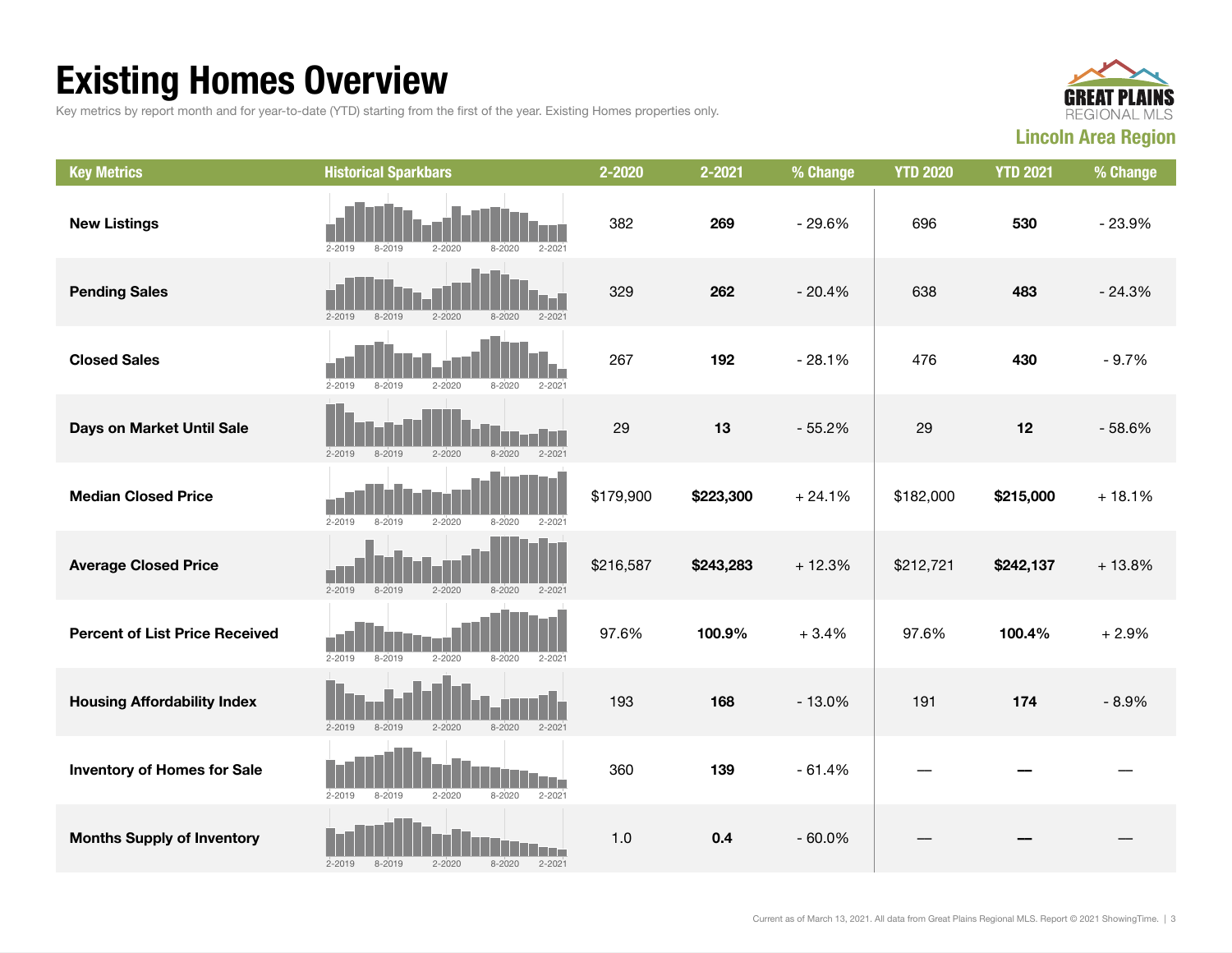## New Listings

A count of the properties that have been newly listed on the market in a given month.







Current as of March 13, 2021. All data from Great Plains Regional MLS. Report © 2021 ShowingTime. | 4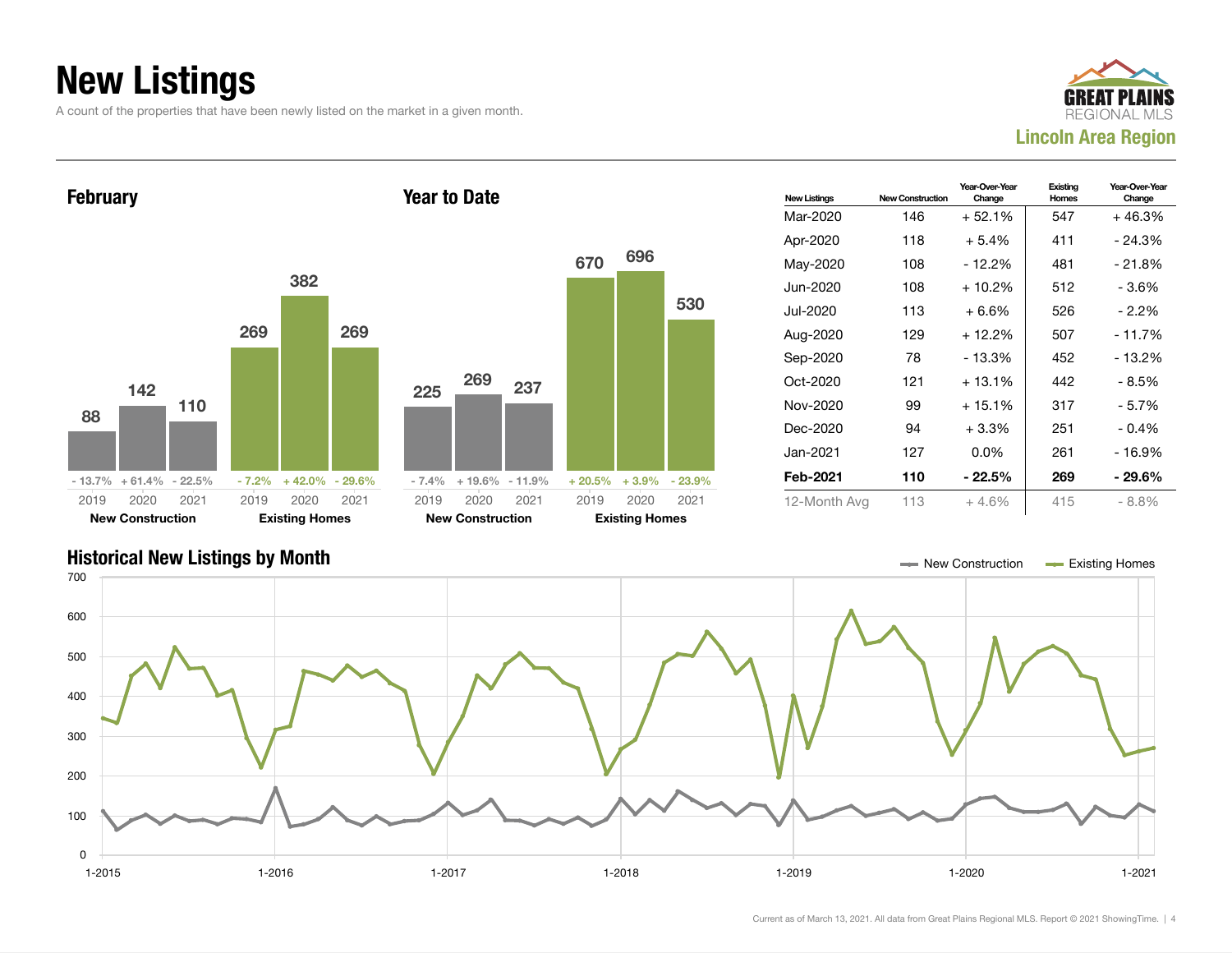### Pending Sales

A count of the properties on which offers have been accepted in a given month.





#### Historical Pending Sales by Month New York 2012 12:30 and the United States and the United States and Text and Text and Text and Text and Text and Text and Text and Text and Text and Text and Text and Text and Text and Tex 1-2015 1-2016 1-2017 1-2018 1-2019 1-2020 1-2021 0 100 200 300 400 500 600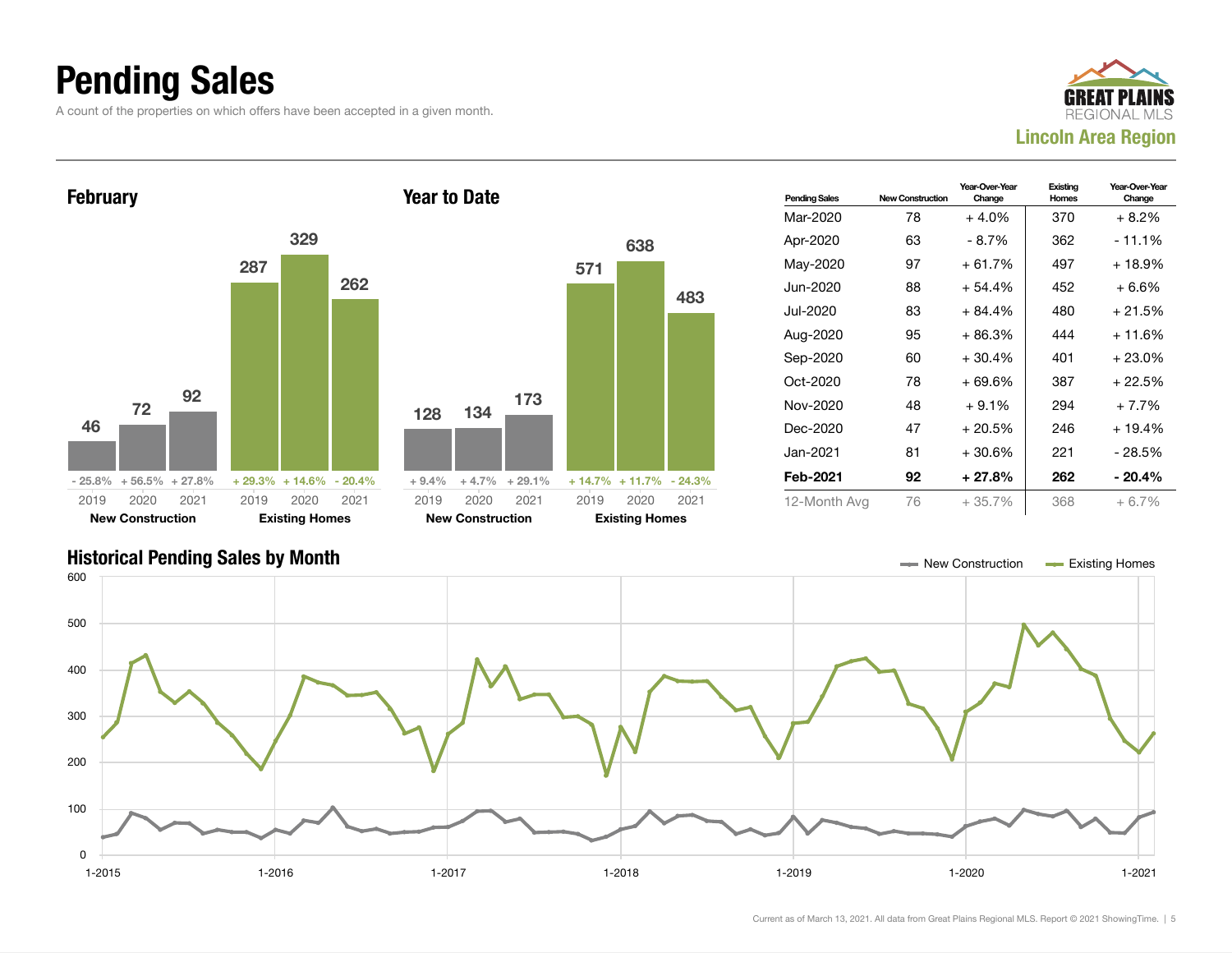#### Closed Sales

A count of the actual sales that closed in a given month.





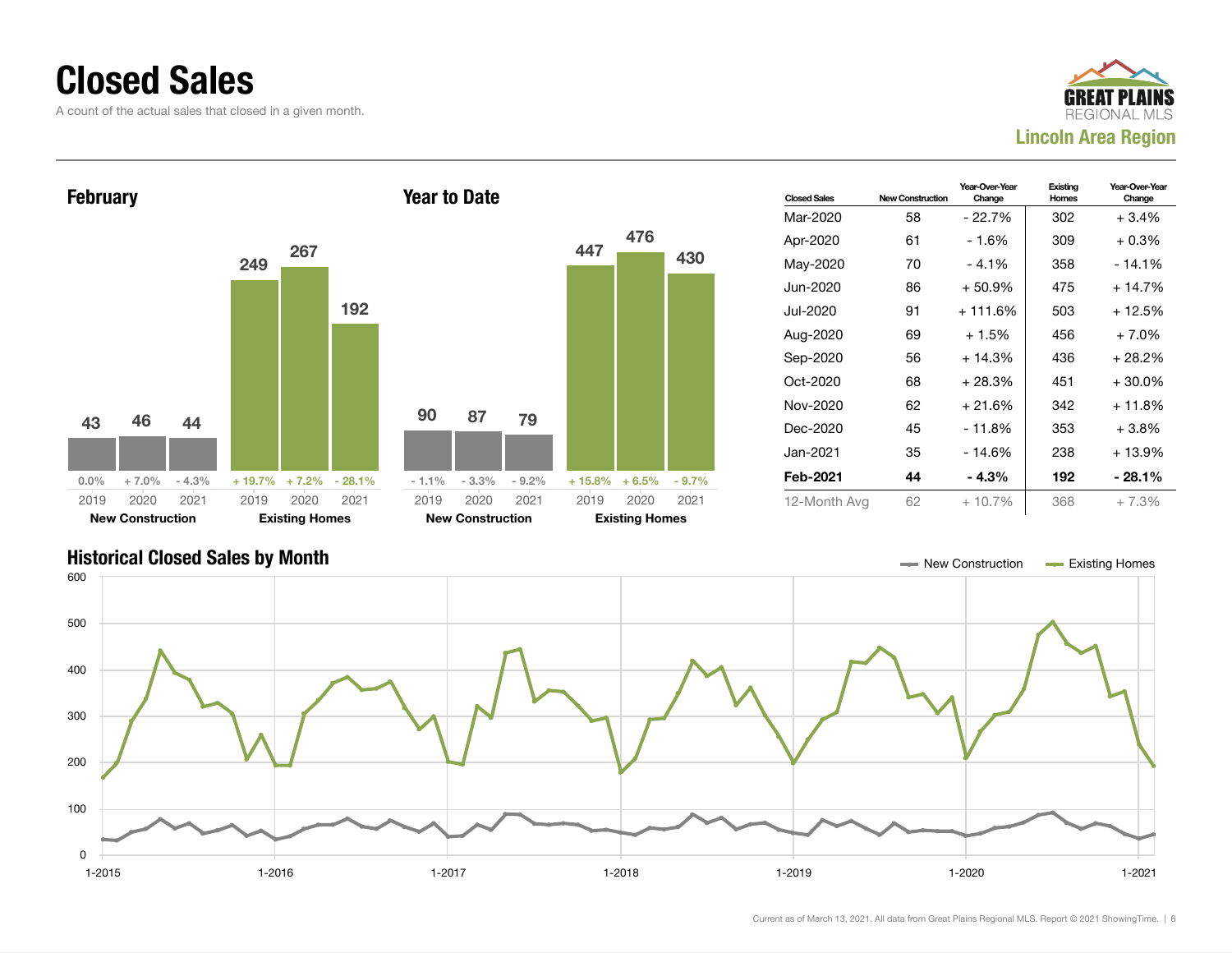#### Days on Market Until Sale

Average number of days between when a property is listed and when an offer is accepted in a given month.





#### Historical Days on Market Until Sale by Month New York New York New York New York New York New York New York New York New York New York New York New York New York New York New York New York New York New York New York New Y

| Days on Market | <b>New Construction</b> | Year-Over-Year<br>Change | Existing<br>Homes | Year-Over-Year<br>Change |
|----------------|-------------------------|--------------------------|-------------------|--------------------------|
| Mar-2020       | 51                      | - 1.9%                   | 29                | - 12.1%                  |
| Apr-2020       | 79                      | $0.0\%$                  | 21                | - 19.2%                  |
| May-2020       | 73                      | $+17.7%$                 | 14                | $-26.3%$                 |
| Jun-2020       | 60                      | $+22.4%$                 | 18                | - 10.0%                  |
| Jul-2020       | 57                      | + 26.7%                  | 16                | $+6.7\%$                 |
| Aug-2020       | 48                      | $-11.1%$                 | 12                | - 36.8%                  |
| Sep-2020       | 35                      | $-34.0%$                 | 12                | - 29.4%                  |
| Oct-2020       | 41                      | $-34.9%$                 | 9                 | $-57.1%$                 |
| Nov-2020       | 43                      | - 45.6%                  | 10                | - 52.4%                  |
| Dec-2020       | 32                      | $-48.4%$                 | 13                | - 55.2%                  |
| Jan-2021       | 42                      | $-30.0%$                 | 12                | - 58.6%                  |
| Feb-2021       | 29                      | $-59.2\%$                | 13                | - 55.2%                  |
| 12-Month Avg*  | 51                      | - 15.9%                  | 15                | - 34.7%                  |

\* Days on Market for all properties from March 2020 through February 2021. This is not the average of the individual figures above.

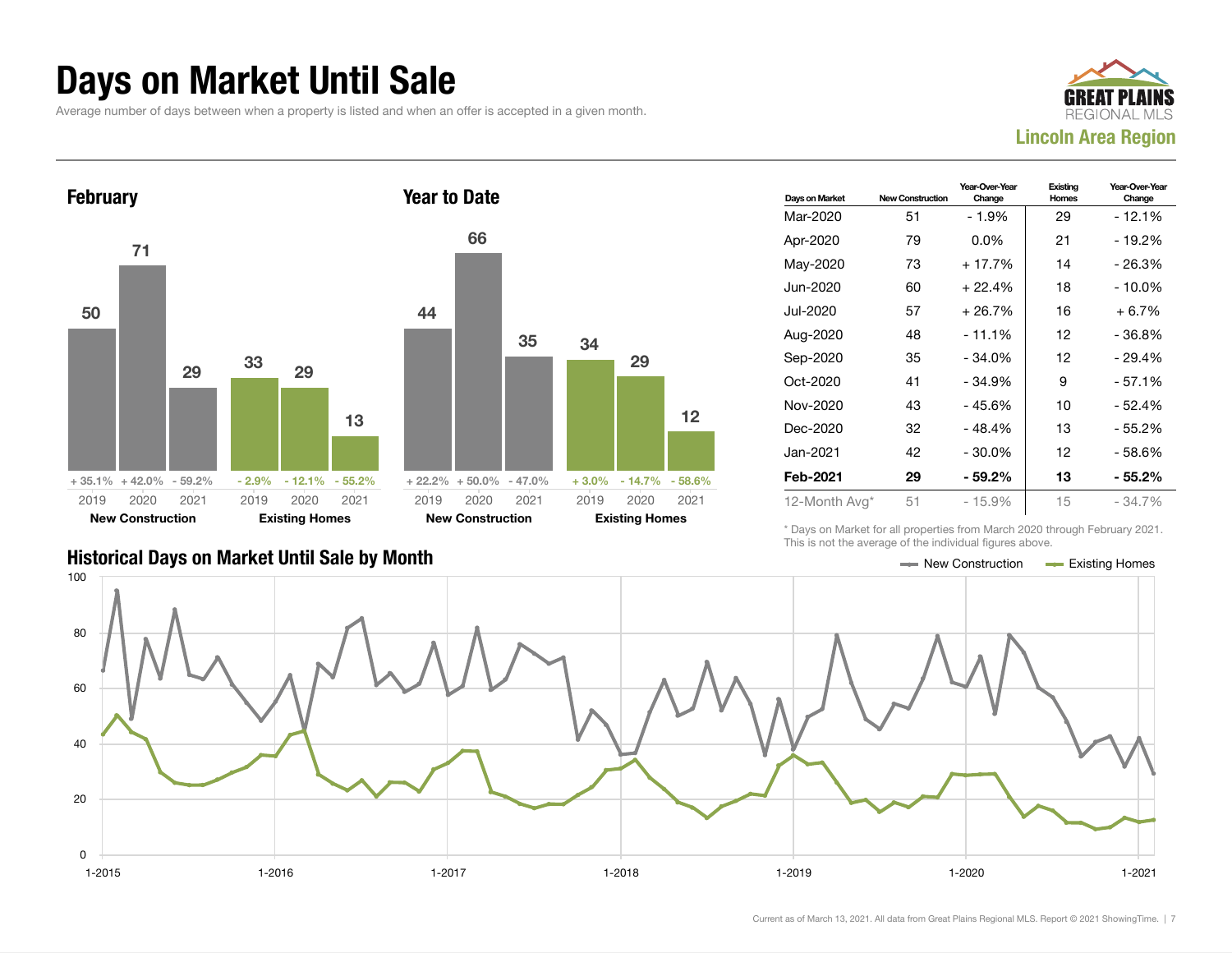### Median Closed Price

Point at which half of the sales sold for more and half sold for less, not accounting for seller concessions, in a given month.



February





| <b>Median Closed Price</b> | <b>New Construction</b> | Year-Over-Year<br>Change | Existing<br>Homes | Year-Over-Year<br>Change |
|----------------------------|-------------------------|--------------------------|-------------------|--------------------------|
| Mar-2020                   | \$322,500               | $+9.3%$                  | \$189,950         | + 9.2%                   |
| Apr-2020                   | \$321,800               | - 2.7%                   | \$190,000         | $+2.7%$                  |
| May-2020                   | \$326,195               | $+7.1%$                  | \$210,000         | + 12.0%                  |
| Jun-2020                   | \$333,700               | + 12.8%                  | \$207,000         | $+3.5%$                  |
| Jul-2020                   | \$341,950               | $+13.2%$                 | \$222,500         | $+11.3%$                 |
| Aug-2020                   | \$326.700               | $+3.5%$                  | \$215,000         | + 13.2%                  |
| Sep-2020                   | \$318,415               | $+1.1%$                  | \$215,000         | $+7.7%$                  |
| Oct-2020                   | \$337,245               | $+4.8%$                  | \$216,000         | $+12.5%$                 |
| Nov-2020                   | \$360,250               | $+9.5%$                  | \$217,500         | + 19.6%                  |
| Dec-2020                   | \$345,000               | $+11.3%$                 | \$215,000         | $+13.2%$                 |
| Jan-2021                   | \$340,382               | $+7.1%$                  | \$210,000         | + 13.5%                  |
| Feb-2021                   | \$311,096               | $-2.2\%$                 | \$223,300         | + 24.1%                  |
| 12-Month Avg*              | \$334,000               | + 7.6%                   | \$211,000         | $+11.1\%$                |

\* Median Closed Price for all properties from March 2020 through February 2021. This is not the average of the individual figures above.

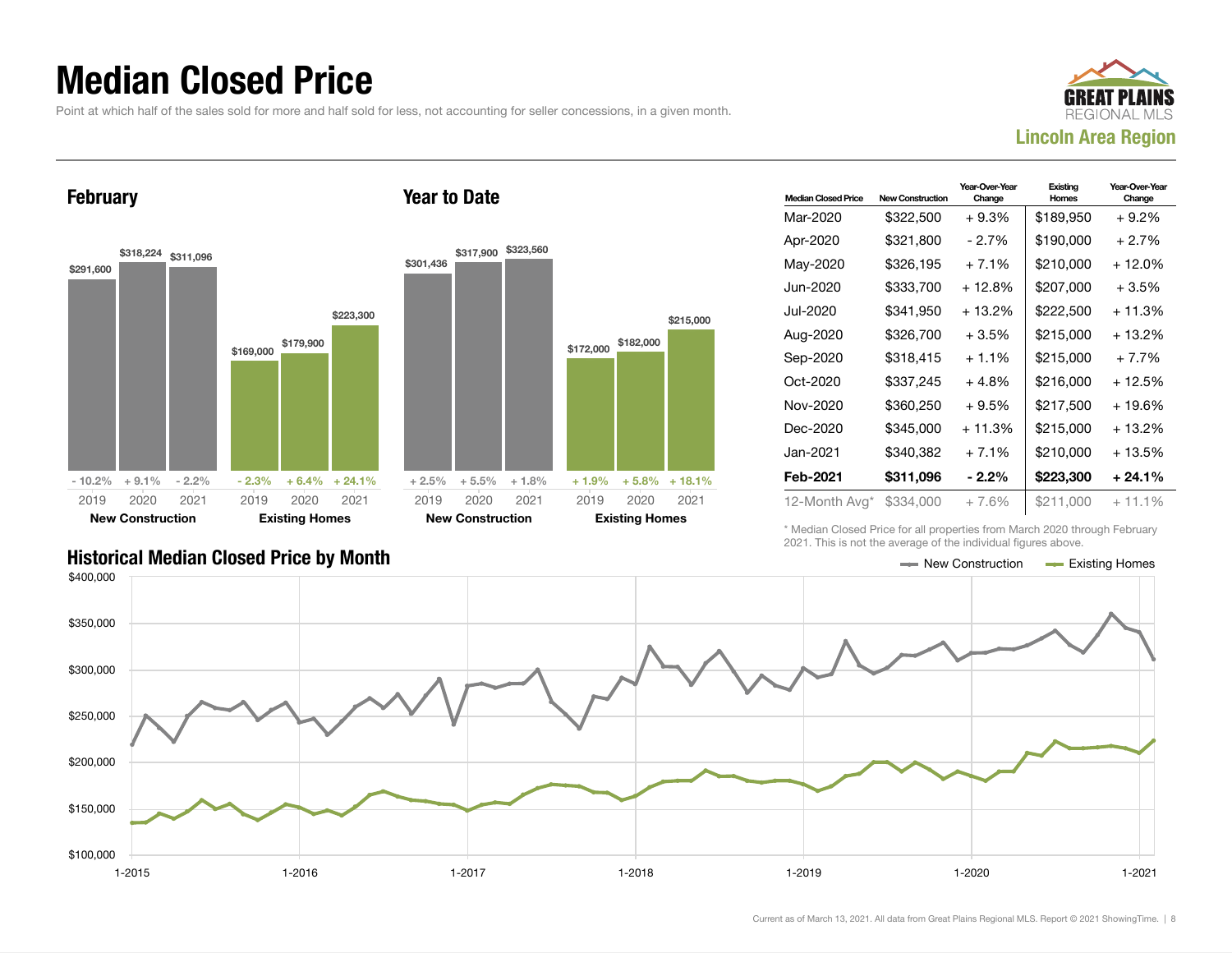#### Average Closed Price

Average sales price for all closed sales, not accounting for seller concessions, in a given month.



February



Year to Date

| <b>Average Closed Price</b> | <b>New Construction</b> | Year-Over-Year<br>Change | Existing<br>Homes | Year-Over-Year<br>Change |
|-----------------------------|-------------------------|--------------------------|-------------------|--------------------------|
| Mar-2020                    | \$349,277               | + 11.8%                  | \$215,549         | $+4.3%$                  |
| Apr-2020                    | \$340,556               | $+6.2\%$                 | \$222,193         | $+7.4%$                  |
| May-2020                    | \$326,127               | $+3.3\%$                 | \$232,047         | $+6.0\%$                 |
| Jun-2020                    | \$345,264               | $+6.1%$                  | \$228,953         | $-7.1%$                  |
| Jul-2020                    | \$345,579               | $+9.6%$                  | \$250,772         | $+12.4%$                 |
| Aug-2020                    | \$337,624               | $+8.1%$                  | \$251.755         | $+14.1\%$                |
| Sep-2020                    | \$331,289               | $+2.3%$                  | \$251,244         | $+8.7%$                  |
| Oct-2020                    | \$339,299               | $+0.5%$                  | \$248.099         | $+12.4%$                 |
| Nov-2020                    | \$375,409               | $+12.1%$                 | \$241,093         | $+12.9%$                 |
| Dec-2020                    | \$359,620               | $+12.6%$                 | \$250,494         | $+13.2%$                 |
| Jan-2021                    | \$374,898               | $+16.2%$                 | \$241,212         | $+16.1%$                 |
| Feb-2021                    | \$319,362               | - 2.0%                   | \$243,283         | $+12.3%$                 |
| 12-Month Avg*               | \$344,367               | $+7.1%$                  | \$240,756         | $+9.0\%$                 |

\* Average Closed Price for all properties from March 2020 through February 2021. This is not the average of the individual figures above.

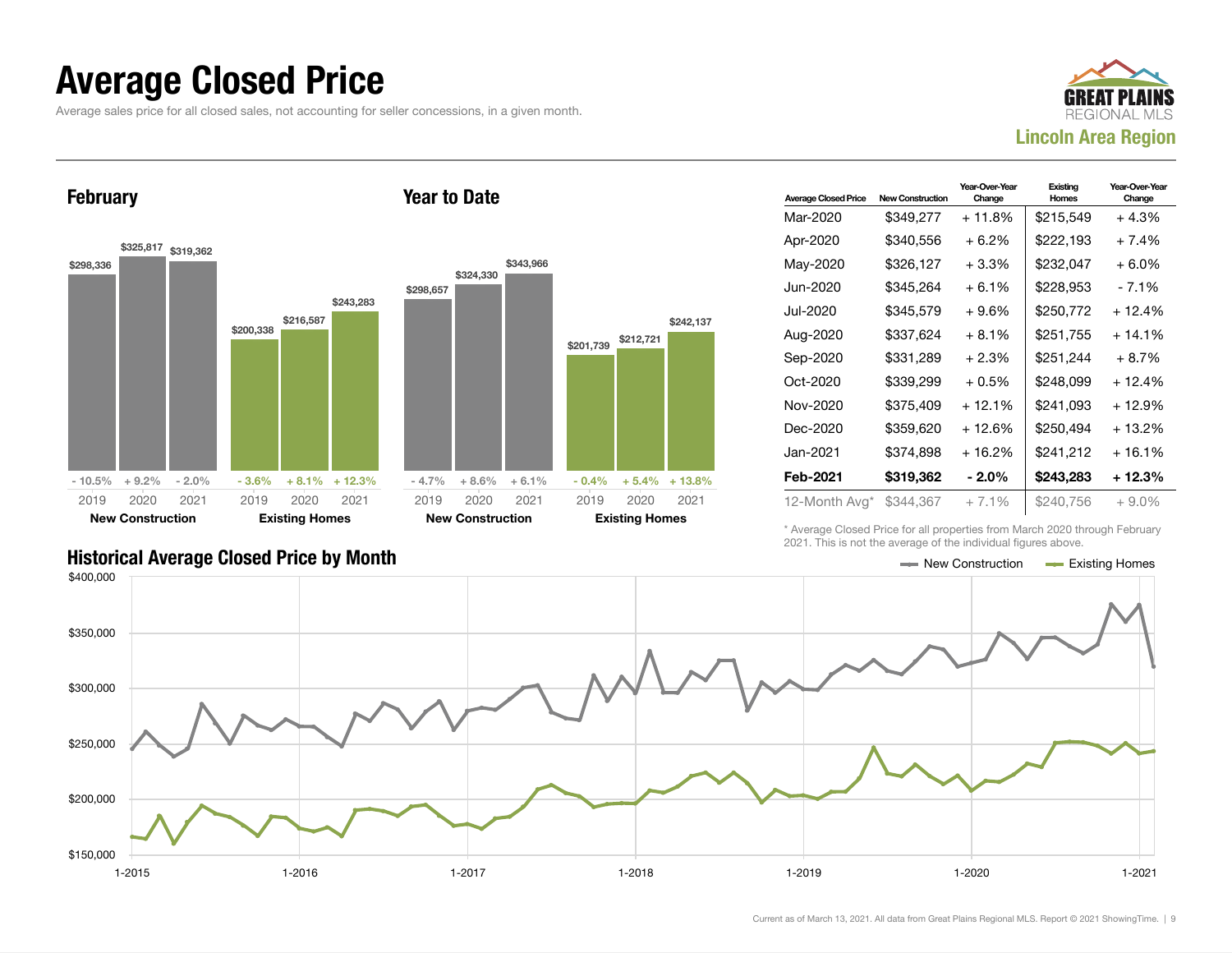### Percent of List Price Received

Percentage found when dividing a property's sales price by its most recent list price, then taking the average for all properties sold in a given month, not accounting for seller concessions.





| <b>Historical Percent of List Price Received by Month</b> | — New Construction | <b>Existing Homes</b> |
|-----------------------------------------------------------|--------------------|-----------------------|

| Pct. of List Price<br>Received | <b>New Construction</b> | Year-Over-Year<br>Change | Existing<br>Homes | Year-Over-Year<br>Change |
|--------------------------------|-------------------------|--------------------------|-------------------|--------------------------|
| Mar-2020                       | 101.5%                  | $+1.0\%$                 | 98.9%             | $+0.9\%$                 |
| Apr-2020                       | 100.8%                  | $+0.3\%$                 | 99.3%             | $+0.9\%$                 |
| May-2020                       | 100.1%                  | - 1.2%                   | 99.4%             | $-0.1\%$                 |
| Jun-2020                       | 100.2%                  | $-0.7\%$                 | 99.9%             | $+0.5%$                  |
| Jul-2020                       | 100.2%                  | $0.0\%$                  | 100.5%            | $+1.6%$                  |
| Aug-2020                       | 100.8%                  | $+0.7%$                  | 100.9%            | $+2.5%$                  |
| Sep-2020                       | 100.5%                  | $-0.7\%$                 | 100.7%            | $+2.4%$                  |
| Oct-2020                       | 101.3%                  | $+0.9\%$                 | 100.6%            | $+2.4%$                  |
| Nov-2020                       | 101.3%                  | $+0.7%$                  | 100.3%            | $+2.5%$                  |
| Dec-2020                       | 100.6%                  | $0.0\%$                  | 99.8%             | $+2.0%$                  |
| Jan-2021                       | 100.8%                  | $+0.5\%$                 | 100.0%            | $+2.6%$                  |
| Feb-2021                       | 100.9%                  | - 0.1%                   | 100.9%            | $+3.4%$                  |
| 12-Month Avg*                  | 100.7%                  | $+0.1%$                  | 100.1%            | $+1.7%$                  |

\* Pct. of List Price Received for all properties from March 2020 through February 2021. This is not the average of the individual figures above.

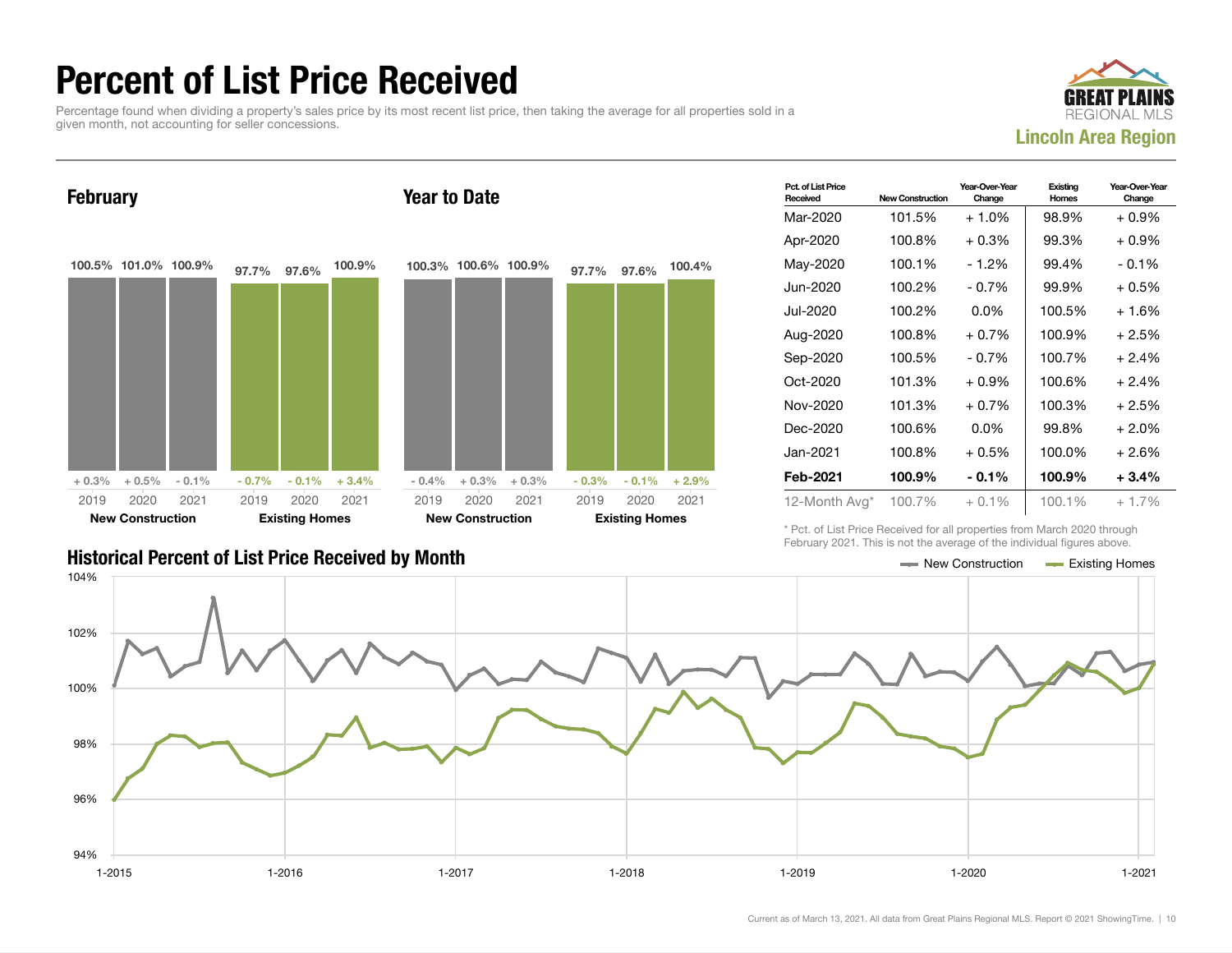## Housing Affordability Index

This index measures housing affordability for the region. For example, an index of 120 means the median household income is 120% of what is necessary to qualify for the median-priced home under prevailing interest rates. A higher number means greater affordability.





| <b>Affordability Index</b> | <b>New Construction</b> | Year-Over-Year<br>Change | Existing<br>Homes | Year-Over-Year<br>Change |
|----------------------------|-------------------------|--------------------------|-------------------|--------------------------|
| Mar-2020                   | 108                     | $-0.9\%$                 | 183               | $-1.1\%$                 |
| Apr-2020                   | 109                     | $+11.2%$                 | 185               | $+5.1%$                  |
| May-2020                   | 109                     | $+0.9\%$                 | 169               | $-3.4%$                  |
| Jun-2020                   | 107                     | - 6.1%                   | 173               | $+3.0\%$                 |
| Jul-2020                   | 106                     | - 5.4%                   | 163               | $-3.0\%$                 |
| Aug-2020                   | 112                     | $+3.7%$                  | 170               | - 5.6%                   |
| Sep-2020                   | 115                     | $+5.5%$                  | 171               | $0.0\%$                  |
| $Oct-2020$                 | 109                     | $+2.8\%$                 | 171               | $-3.4%$                  |
| Nov-2020                   | 103                     | $0.0\%$                  | 171               | - 8.6%                   |
| Dec-2020                   | 108                     | $-0.9%$                  | 174               | $-2.2\%$                 |
| Jan-2021.                  | 110                     | $+1.9%$                  | 178               | - 3.8%                   |
| Feb-2021                   | 120                     | $+10.1%$                 | 168               | - 13.0%                  |
| 12-Month Avg               | 110                     | $+1.9%$                  | 173               | $-3.4%$                  |

#### Historical Housing Affordability Index by Month New Construction Existing Homes

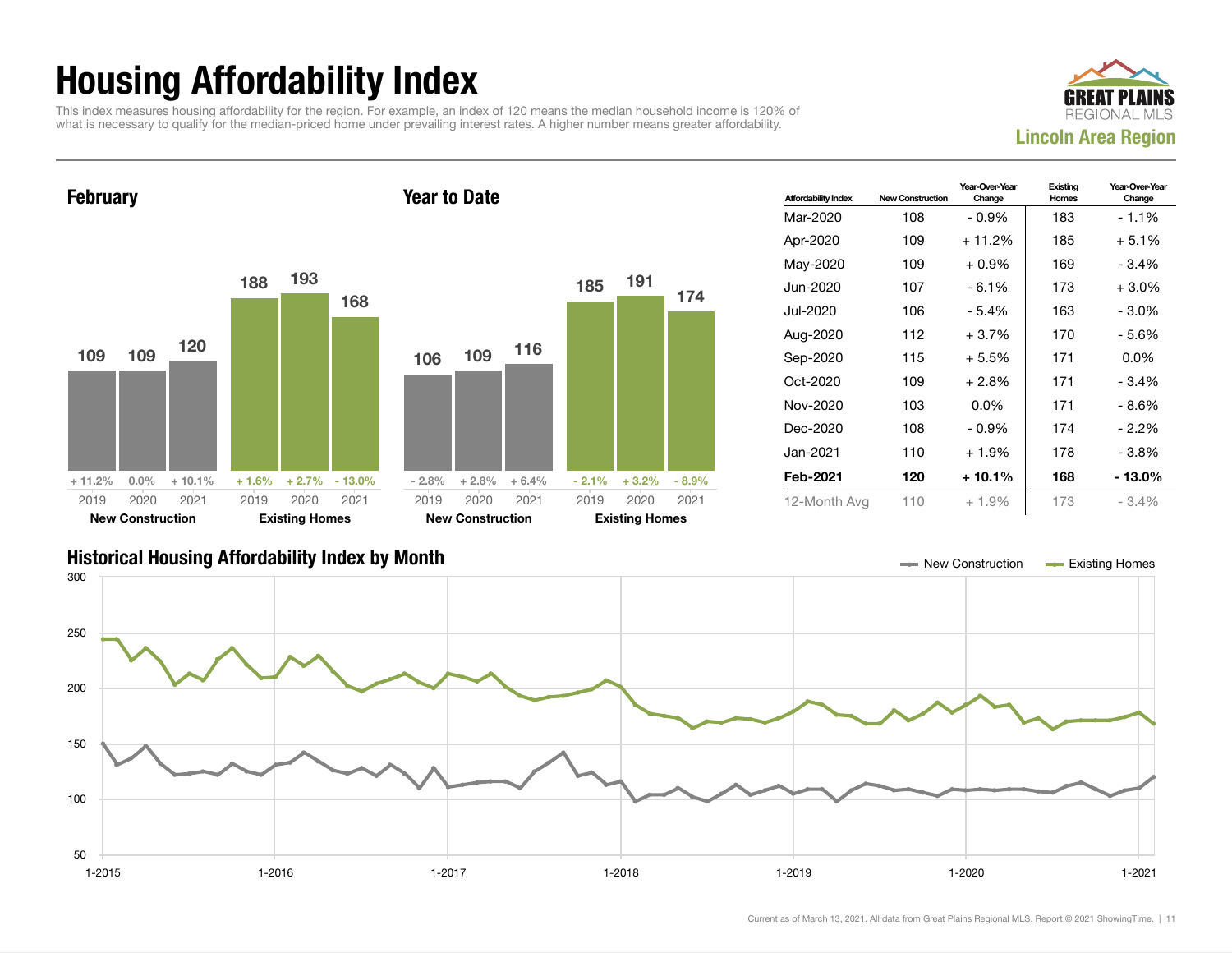### Inventory of Homes for Sale

The number of properties available for sale in active status at the end of a given month.





#### Historical Inventory of Homes for Sale by Month New Construction Existing Homes

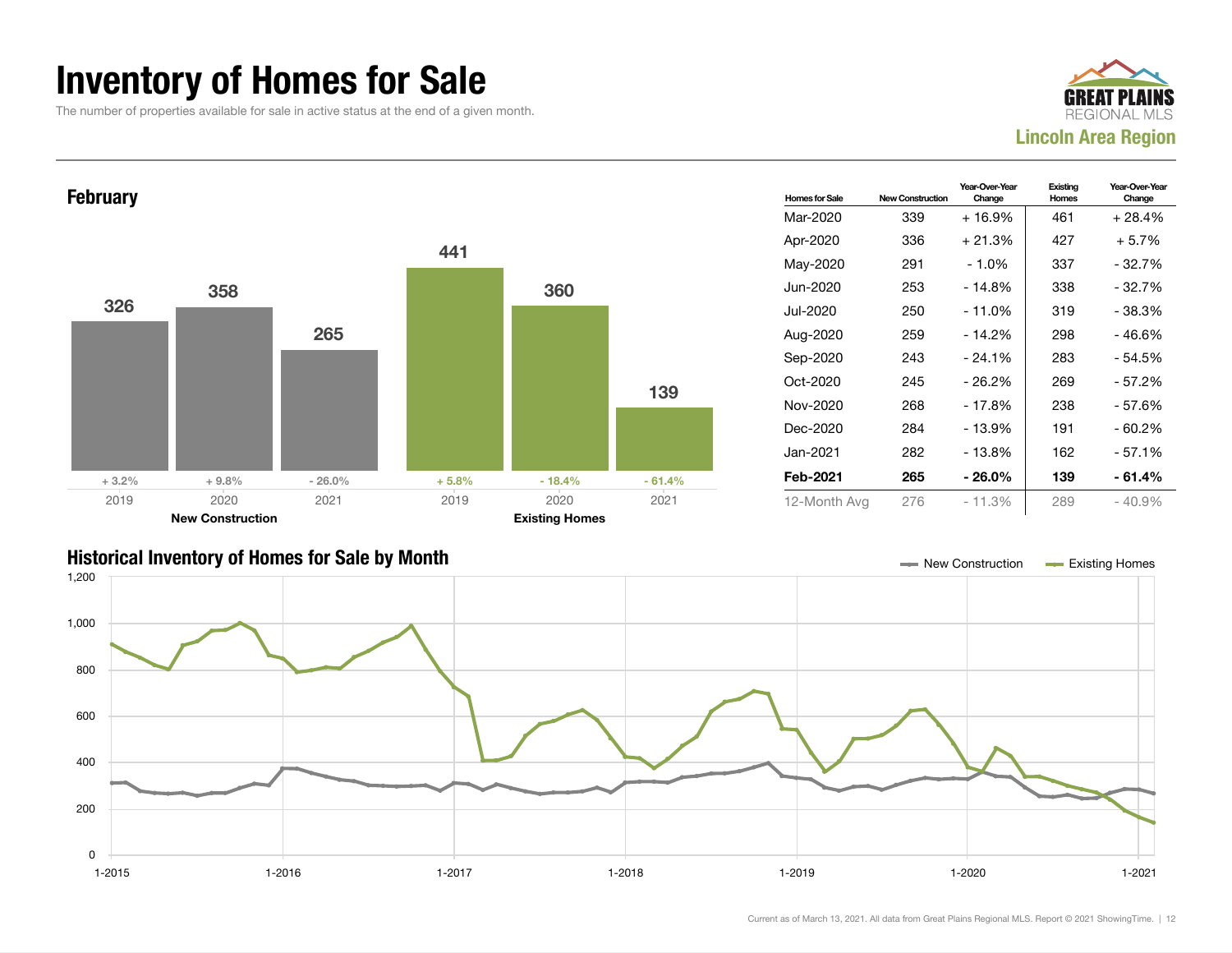## Months Supply of Inventory

The inventory of homes for sale at the end of a given month, divided by the average monthly pending sales from the last 12 months.





| <b>Historical Months Supply of Inventory by Month</b> | ← New Construction | <b>Existing Homes</b> |
|-------------------------------------------------------|--------------------|-----------------------|

| <b>Months Supply</b> | <b>New Construction</b> | Year-Over-Year<br>Change | Existing<br>Homes | Year-Over-Year<br>Change |  |
|----------------------|-------------------------|--------------------------|-------------------|--------------------------|--|
| Mar-2020             | 6.1                     | +35.6%                   | 1.3               | + 18.2%                  |  |
| Apr-2020             | 6.1                     | $+41.9%$                 | 1.2               | $0.0\%$                  |  |
| May-2020             | 5.0                     | $+6.4%$                  | 1.0               | - 33.3%                  |  |
| Jun-2020             | 4.2                     | $-14.3%$                 | 1.0               | - 33.3%                  |  |
| Jul-2020             | 3.9                     | $-20.4%$                 | 0.9               | - 43.8%                  |  |
| Aug-2020             | 3.8                     | - 29.6%                  | 0.8               | - 52.9%                  |  |
| Sep-2020             | 3.5                     | $-38.6%$                 | 0.8               | - 55.6%                  |  |
| $Oct-2020$           | 3.4                     | $-43.3%$                 | 0.7               | $-63.2%$                 |  |
| Nov-2020             | 3.7                     | - 37.3%                  | 0.6               | - 64.7%                  |  |
| Dec-2020             | 3.9                     | - 35.0%                  | 0.5               | - 64.3%                  |  |
| Jan-2021             | 3.8                     | - 37.7%                  | 0.4               | - 63.6%                  |  |
| Feb-2021             | 3.5                     | - 46.2%                  | 0.4               | $-60.0\%$                |  |
| 12-Month Avg*        | 4.2                     | $-21.4%$                 | 0.8               | $-45.1%$                 |  |

\* Months Supply for all properties from March 2020 through February 2021. This is not the average of the individual figures above.